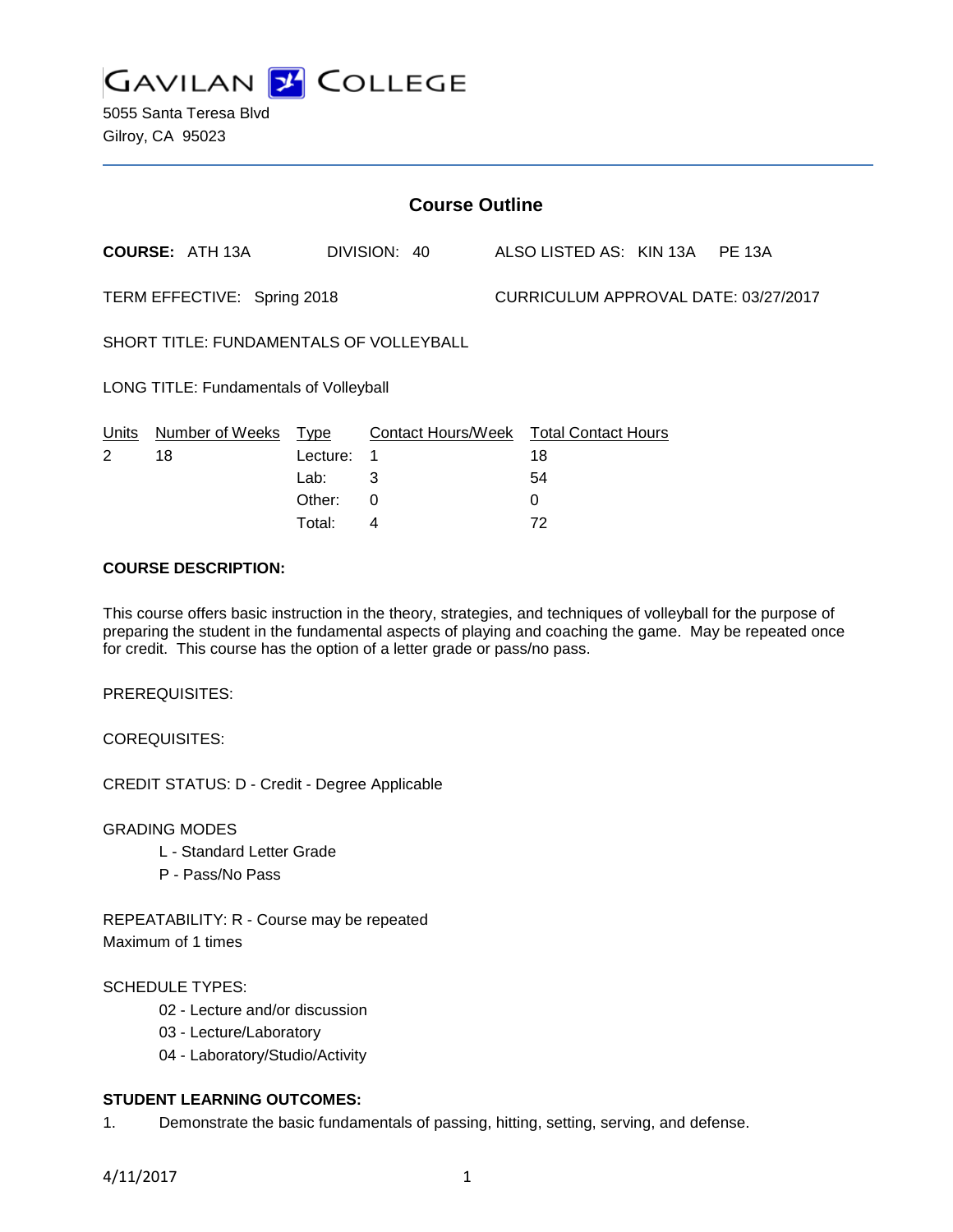Measure of assessment: demonstration

Year assessed, or planned year of assessment: 2018

Semester: Spring

2. Explain the basic offensive and defensive theories, recognize the various situations on the court and react accordingly.

Measure of assessment: demonstration, discussion, exam

Year assessed, or planned year of assessment: 2018

Semester: Spring

# **CONTENT, STUDENT PERFORMANCE OBJECTIVES, OUT-OF-CLASS ASSIGNMENTS**

Curriculum Approval Date: 03/27/2017

20 Hours (5 Hours Lecture/15 Hours Lab)

Introduction and discussion of course syllabus and grading procedures. Equipment needs, conditioning, and stretching specific to volleyball will be presented. Presentation on the fundamentals of passing and setting; including the stance, footwork and mechanics involved in each skill. Basic serving fundamentals will be introduced. Lecture, discussion, video, and guided practice in the fundamental techniques of the float serve and topspin serve will be presented. Introduce serving areas. Students who repeat this class will become more proficient in these basic skills through the repetition of the drills, such as 3 person passing and butterfly passing.

Student Performance Objectives: Demonstrate the proper use of equipment and stretching and conditioning methods specific to the sport. Demonstrate and explain the basic fundamentals involved in passing and setting. Demonstrate the basic serving techniques.

16 Hours (4 Hours Lecture/12 Hours Lab)

Presentation on the fundamental mechanics involved in hitting, including the approach, arm swing, follow through, and wrist snap will be introduced. Lectures, demonstrations, video, live games, and guided practices will be utilized. General defense, including defensive position, movement, and team philosophy will be discussed. Introduction to team defense, including 3 person defense, 5 person defense, and defensive schemes. Situations, philosophies, and strategies involved in various team defenses will be discussed. Students who repeat this class will become more proficient in hitting the ball through repetition of the drills in this course. They will become more skilled defenders through repetition and practice.

Student Performance Objectives: Analyze the various techniques involved in executing a spike. Explain and demonstrate general defensive techniques. Perform various defenses in drill and scrimmage situations. Students who repeat this class will also be able to explain the different defenses.

12 Hours (3 Hours Lecture/9 Hours Lab)

Demonstration and practice of the different sets to hit; such as a 5 (high back set), 4 (high outside), 3 (shoot to middle), 2 (high middle), and 1 (quick middle). Introduction of serve receive rotation. Students who repeat this course will become more proficient in executing the above skills through repeated practice.

Student Performance Objectives: Demonstrate different sets in practice and game situations. Demonstrate serve receive rotations in practical game situations. Students who repeat this course will be able to explain the serve receive rotations.

20 Hours (5 Hours Lecture/15 Hours Lab)

Lecture, discussion, and testing on the basic rules of the sport of volleyball. A written test on the rules will be included. Inter-class play, including tournament play. Semester review. Student skills and their ability to execute offensive and defensive schemes will be evaluated during game play. Student who repeat this class will demonstrate their knowledge of the rules by umpiring/refereeing scrimmages and making the correct calls depending on the violation. They will become more proficient in their skills through supervised practice.

Student Performance Objectives: Participate in a written exam on the rules of play. Demonstrate their skills, offensive and defensive positioning, and the rules of the game through inter-class play and by umpiring/refereeing.

2 Hours

# **METHODS OF INSTRUCTION:**

Lecture, demonstration, guided practice, video-analysis and interpretation, group discussion.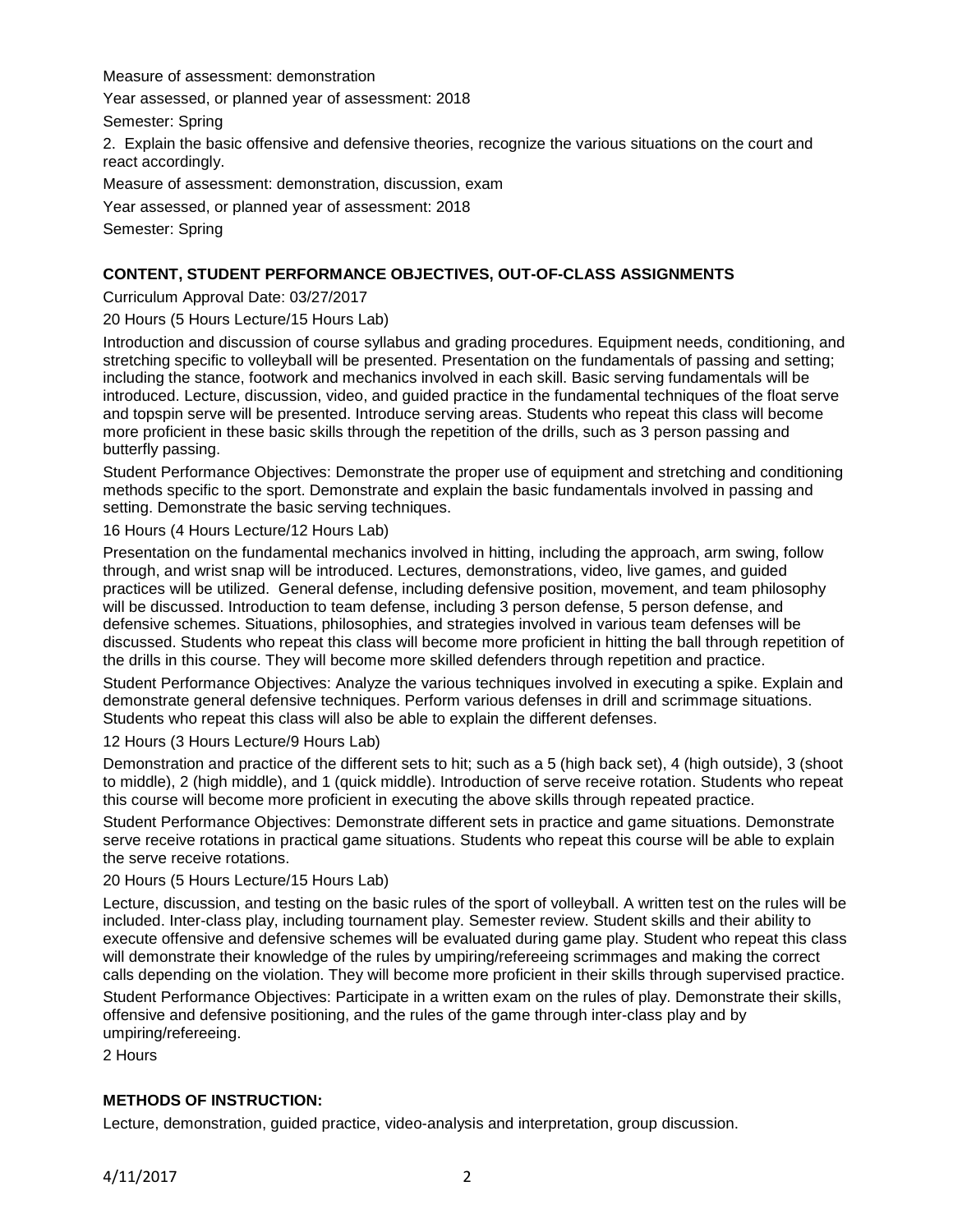# **METHODS OF EVALUATION:**

Writing assignments

Percent of total grade: 10.00 %

Written Homework

Skill demonstrations

Percent of total grade: 50.00 %

**Demonstration** 

Objective examinations

Percent of total grade: 10.00 %

Multiple Choice, True/False, Matching Items, Completion

Other methods of evaluation

Percent of total grade: 30.00 %

Requires student participation.

# **OUT OF CLASS ASSIGNMENTS:**

Required Outside Hours: 10

Assignment Description: Homework: Students will watch a practice and write a description of the passing and setting drills used. Using a video, students will evaluate their serving technique.

Required Outside Hours: 8

Assignment Description: Homework: Students will attend a match and analyze hitting techniques. They will make a list of the fundamental hitting techniques observed which will be discussed in class. Students will watch a match (either live or on video) and share observations of defensive techniques with fellow classmates. They will watch a collegiate level match and chart what defense is being used and how successful or unsuccessful it is. Students will also note what adjustments are or are not being made and how this affects the match outcome.

Required Outside Hours: 6

Assignment Description: Homework: Students will watch and evaluate players in a match situation, analyzing the effectiveness or failures of various sets. They will chart the various serve receive rotations and be able to explain them to their fellow class members.

Required Outside Hours: 10

Assignment Description: Homework: Students will analyze a referee and/or umpire's performance. They will watch a match and write a critique utilizing the information gained in class. They will meet in groups to review for the written and practical final.

# **REPRESENTATIVE TEXTBOOKS:**

No textbook required. Handouts will be provided as needed.

### **ARTICULATION and CERTIFICATE INFORMATION**

Associate Degree: GAV E1, effective 201570 CSU GE: CSU E, effective 201570 CSU E1, effective 201370 IGETC: CSU TRANSFER: Transferable CSU, effective 201570 UC TRANSFER: Transferable UC, effective 201570